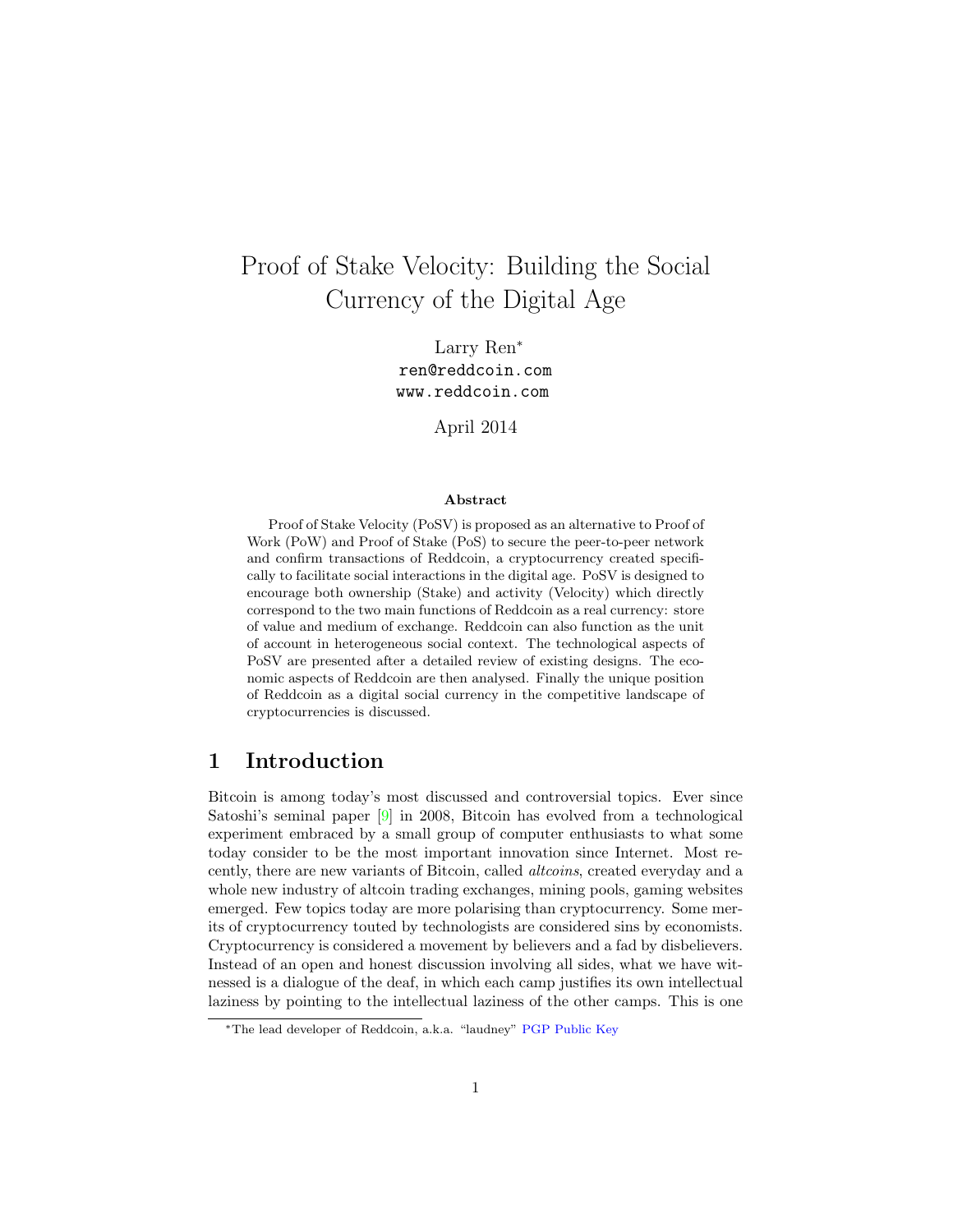of the main obstacles that prevent cryptocurrency from being accepted by the general public.

What do we really know about this evolution? Is cryptocurrency just a technological breakthrough or also an economic one  $[7]$ ? Is mining cryptocurrency a progress or retrogression [\[6\]](#page-12-2)? Is cryptocurrency meant to replace government and financial institutions or complement them? Is cryptocurrency designed for hoarding or spending? And, the most fundamental question of all: is cryptocurrency real currency or just virtual property for speculation [\[13\]](#page-12-3)?

So far innovation in the cryptocurrency world has been almost exclusively technical. Technologists have proposed improvement on various aspects of Bit-coin, such as new hash functions [\[11\]](#page-12-4) to replace SHA256 and new mechanism [\[4\]](#page-12-5) to replace Proof-of-Work. There have been very few cryptocurrencies designed to address the economic and social aspects of being a real currency. Reddcoin, at the time of writing, seems to be only one.

We write this paper with three goals in mind: 1) to give a broad overview of the current issues around cryptocurrency, both technological and economic, which might not have been foreseen by the original designers. 2) to address these issues with proposals which require coordinated changes in both low-level network protocol and high-level economic and social ecosystem. 3) to encourage a more open and objective discussion of cryptocurrency by the general public and promote a more complete thinking for future innovation in cryptocurrency world.

The rest of the paper is organised as follows. Section 2 describes in detail the merits and drawbacks of Proof-of-Work (PoW) and Proof-of-Stake (PoS) from both technological and economic points of view. PoSV is then proposed to address those drawbacks in the specific context of a digital social currency. The technological design choices of PoSV are given in broad strokes. More detailed technical analyses will be presented in a companion paper [\[12\]](#page-12-6). Section 3 addresses the most common criticisms by economists on cryptocurrency and shows how Reddcoin and PoSV together provide new answers and new opportunities for social research in general. Section 4 emphasises the main differences between Reddcoin, a digital social currency which focuses on integration with human social interactions and aims to concretise and quantify people's intangible asset of social influence, and the much more common digital commercial currencies which aim to facilitate transactions of goods and services and offer protection from hyperinflation.

# 2 Technology

A cryptocurrency uses principles of cryptography to implement a distributed, decentralised and secure cash system. It solves the problem of double-spending in a distributed ledger by introducing a mechanism to secure the network against 51% attacks and Distributed Denial of Service (DDoS) attacks. The underlying principle of such a mechanism is the necessity of expending resources when confirming transactions. Once confirmed, transactions become irreversible because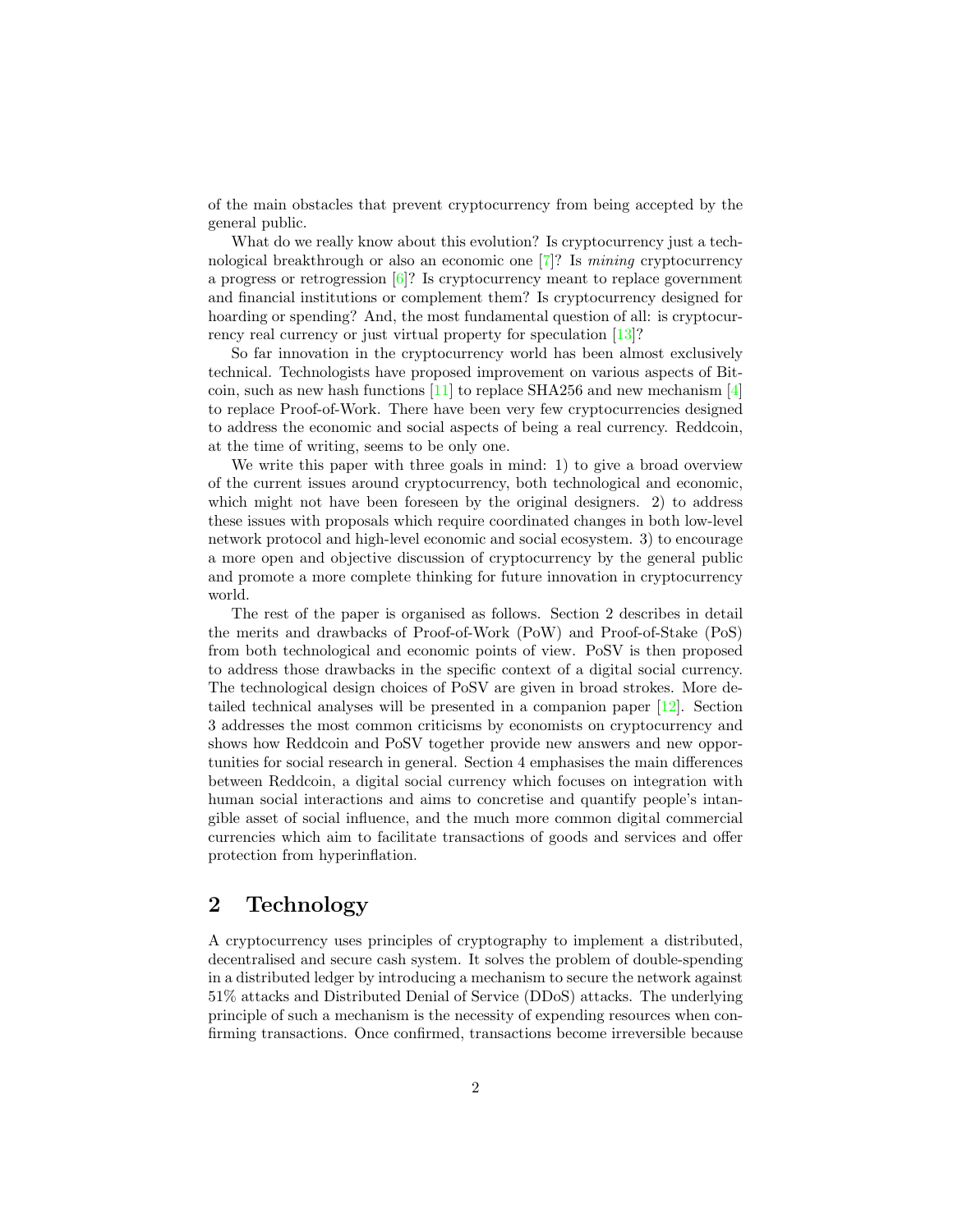it's practically infeasible for any attacker to have access to the huge amount of resource required to modify them. Different mechanisms use different types of resources.

# 2.1 Proof of Work

A Proof-of-Work (PoW) is a piece of data which is costly to produce so as to satisfy certain requirements but is trivial to verify. Bitcoin uses the Hashcash PoW [\[1\]](#page-12-7). Mining, the process of producing PoW, plays the central role in creating, distributing and securing Bitcoin and many its variants. The most common criticism of PoW mining is its massive waste of energy. At the time of writing, the total daily revenue of mining Bitcoin is around 1.8 million USD. Depending on the aggregate profit margin and the fraction of overall cost that electricity accounts for, we estimate the daily total electricity cost at between 200K and 500K USD. In addition to this wastefulness, there are several more reasons why mining remains a very controversial aspect of PoW cryptocurrencies.

#### 2.1.1 Mining Arms Race

Mining is by nature extremely competitive. Mining costs include initial expenditure on equipment plus on-going energy cost. Miners are predominantly rational profit seekers. Their top concern is how long it takes to recover the initial cost, i.e. the length of Return on Investment (ROI). During the very early age of Bitcoin, mining was carried out by CPU. When mining later became available on graphics cards (GPU), mining on CPU became immediately loss-making. As Bitcoin price continued to soar, mining operation witnessed a mini industrial revolution. Application Specific Integrated Circuit (ASIC) designed to carry out PoW computation at several magnitude higher speed and lower energy cost started to emerge and soon rendered GPU mining obsolete. This relentless arms race causes constant worry among average miners who usually fail to recuperate initial investment and cannot afford continuous hardware upgrade.

Bitcoin uses SHA256 [\[10\]](#page-12-8) as the hash function in PoW and is the first to experience this arms race. The same arms race is happening to cryptocurrencies that use the Scrypt hash function [\[11\]](#page-12-4). Scrypt was initially touted as "ASICresistant" due to its heavier memory usage. In reality, ASIC-resistance is one of the most misleading and over-abused marketing slogans in the cryptocurrency world. The correct word is "ASIC-ignored". ASIC can be designed and manufactured to perform all hash functions. The entry barrier is not technical but financial. Unless there is sufficient market demand for mining Scrypt-based cryptocurrencies, it's simply financially unprofitable for manufacturers to invest in the production of such ASICs. While Scrypt is under the threat of ASIC, many cryptocurrencies have been created to use alternative hash functions such as Scrypt-N, Scrypt-Jane and X11. These cryptocurrencies all market themselves as the "latest and best generation of" ASIC-resistance when this resistance is entirely dependent on being a minority. It's deeply self-contradictory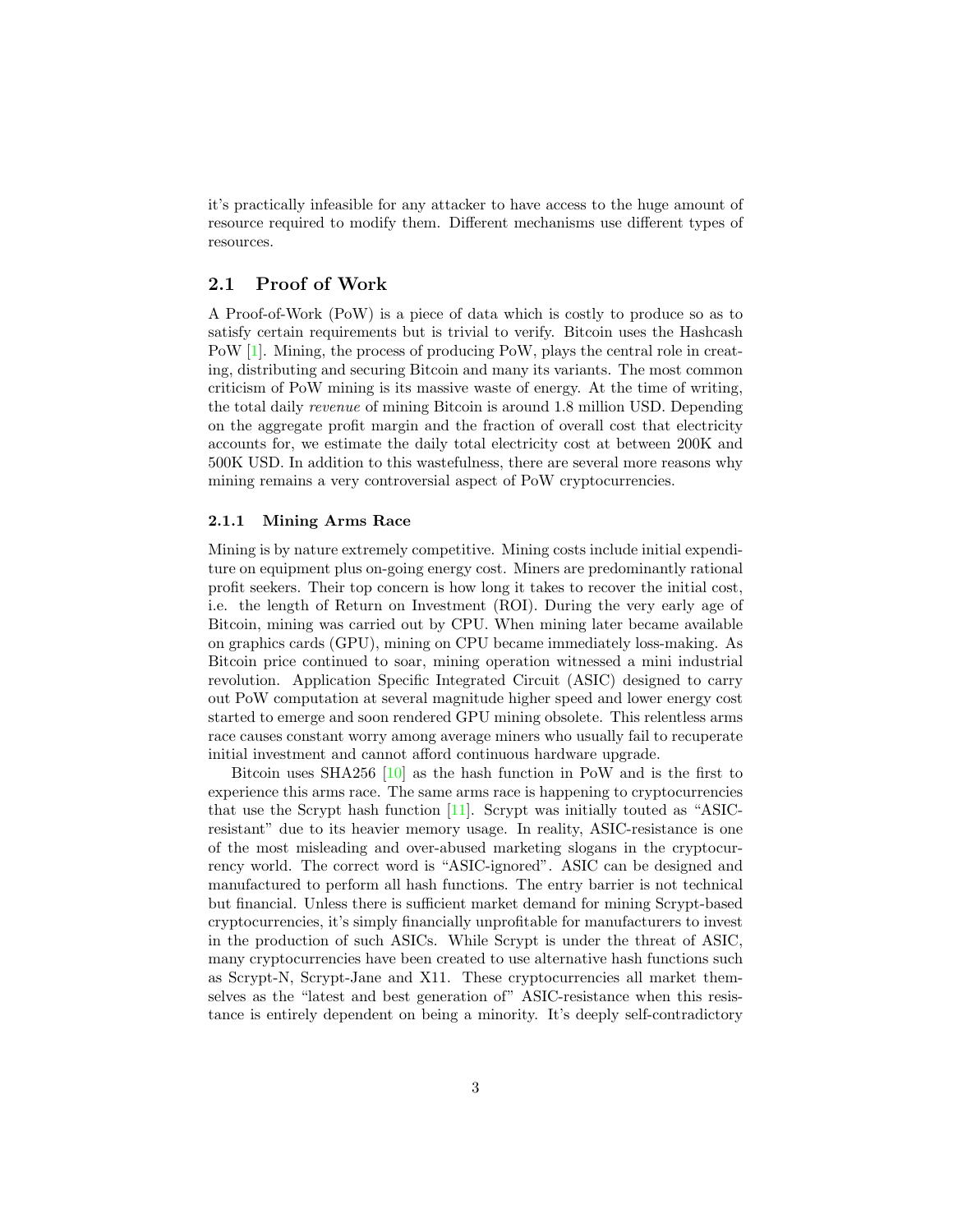for a cryptocurrency to pitch ASIC-resistance as its main merit to gain wide adoption when this sole merit depends on it being unpopular.

In theory, it can be preferable to have separation between mining a cryptocurrency and using it. It's more efficient to leave mining operation to specialists who use their domain knowledge to achieve economy of scale. This is indeed the case for Bitcoin, the most established cryptocurrency. However, for many newly created variants, average GPU-miners make up the vast majority of user communities and the fear of ASIC directly threatens their social fabric.

#### 2.1.2 Miner Incentive

Miners provide a paid service to cryptocurrency networks. They are all profit seekers first and foremost. At a fixed cost, it's perfectly rational for them to mine the most profitable cryptocurrency and sell it quickly on market to limit exposure to price risks. Hence were born the so-called "multipools" which fully automate this process. Multipools create two new problems in the cryptocurrency world.

First, the profit-seeking by multipools pushes many cryptocurrency prices to just above mining production cost. As mining production costs inevitably go down due to technological advances, many cryptocurrency prices suffer from downward death spiral, which hurts the morale of the corresponding communities. Second, multipools employ strategies that exploit the lag in readjustment of difficulty of PoW. Multipools switch to a cryptocurrency with low difficulty and keep mining it while its difficulty gradually catches up. The moment the difficulty rises to its fair value, multipools switch again. As a consequence, multipools mine blocks at a significantly lower average difficulty than other miners. Although from a pure Darwinian point of view multipools help improve market efficiency and filter out the weakest, they do force most cryptocurrencies to focus on extremely short-term interests rather than long-term growth and innovation.

#### 2.1.3 Manufacturers of ASIC Mining Equipment

To be the most profitable miner, one must be the first to get hold of the latest equipment that offers the highest hash rate per unit of cost. Therefore manufacturers of ASIC mining equipment have strong financial incentive to use their own product for mining first and only start shipping equipment to buyers after mining profitability drops enough. This inherent conflict of interests has profound impact on every aspect of the mining business. For example, the vast majority of manufacturers ask for prepayment in exchange for a promise. The actual delivery is usually delayed by months, which reduces mining profitability for their buyers to almost zero. Manufacturers often offer no refund for shipping delay or product defect in their terms and conditions, effectively eliminating their own liabilities and openly exploiting the desperation of buyers. All these frustrations reduce the confidence of average miners and undermine the soundness of PoW mining as the guardian of cryptocurrencies' decentralised networks.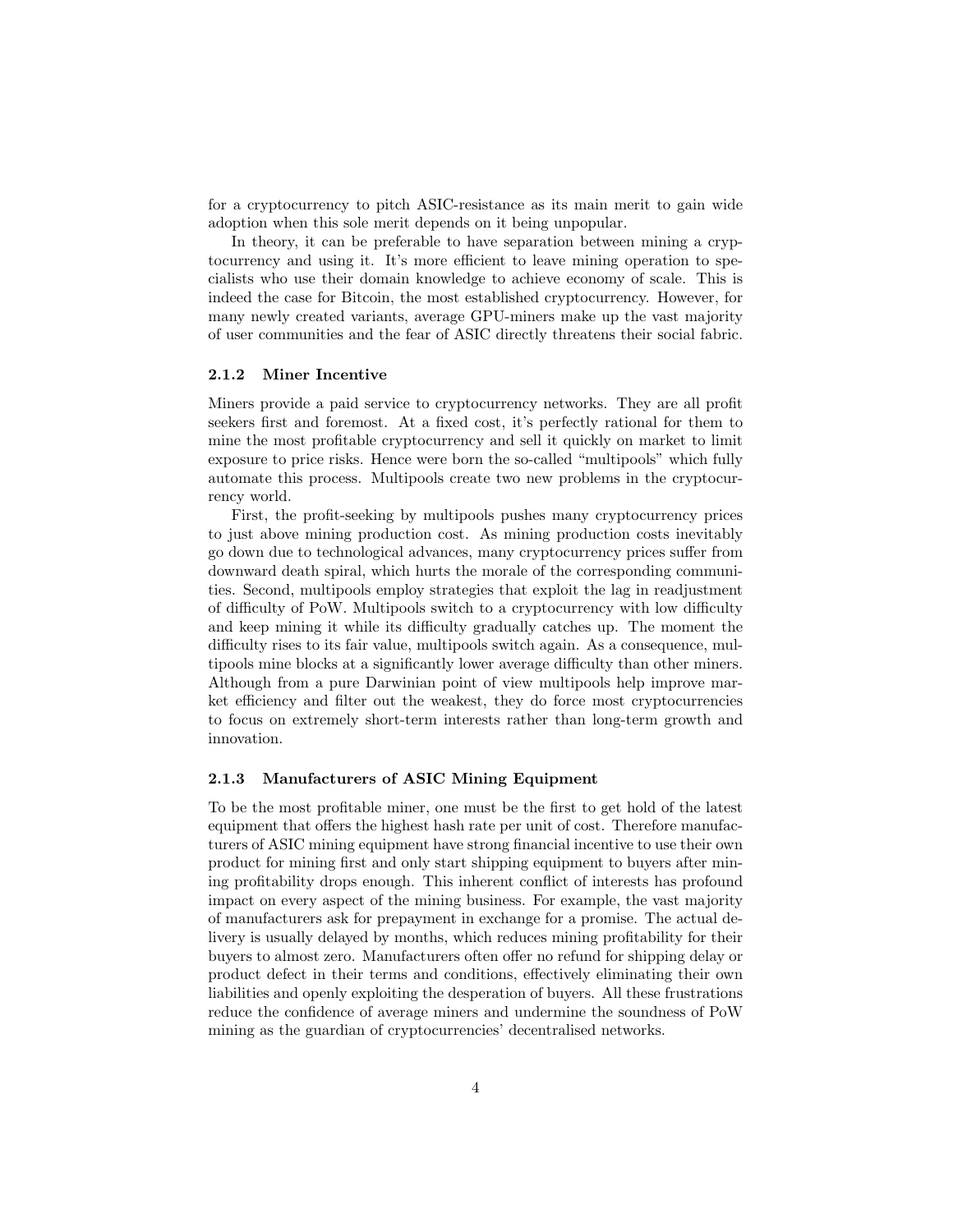# 2.2 Proof of Stake

Proof-of-Stake (PoS) is an alternative to PoW first introduced in Peercoin [\[4\]](#page-12-5). The resource used by PoS is "coin age": currency amount times holding period. Similar to energy, coin age as a resource is expensive to amass in huge quantity. For an attacker to accumulate enough coin age to attack the distributed network, he either has to buy on open market a large amount of the very currency he's trying to attack, driving up its price during the process and diminishing his economic incentive, or hold coins for a very long time, reducing the frequency of his own attacks.

One useful feature of PoS is the significant saving in energy consumption. Another main feature is the better alignment of incentives between miners and stakeholders because miners are now the stakeholders. PoS however has several limitations:

#### 2.2.1 Initial Distribution

PoS by construction relies on a fair and wide distribution of a cryptocurrency but doesn't deal with the logistical issue of how to achieve this fair distribution in the first place. By comparison, mining in PoW, despite all its drawbacks, also serves as a potent channel of distribution. This chicken-and-egg problem was and remains a major challenge for all PoS cryptocurrencies. So far there have been two popular workarounds: a) "pre-mine", i.e. similar to subscription to stock IPO in financial markets and b) a hybrid system of PoW and PoS with PoW gradually fading away after an initial period.

The main criticism of "pre-mine" for PoS coins is its lack of guarantee of either fair or wide adoption. The vast majority of "pre-mine" turned out to be fraud. For those which were not, investors and speculators with deep pockets can easily control a large stake in the currency, transforming its nature into more as a speculative vehicle than a currency. Over-concentration of stakes also increases the security risk of the decentralised network.

The PoW-PoS hybrid system alleviates these concerns by running PoW and PoS in parallel. PoW mining works as both a steady distribution channel and a fall-back network security mechanism. As PoW block rewards go down over time, PoS has enough time to move to the spotlight.

Unfortunately, it doesn't matter what particular model a PoS cryptocurrency uses for initial distribution. The mere knowledge by the public that a cryptocurrency will eventually rely on PoS compromises its ability to achieve a fair and wide distribution. This is the inherent paradox of Proof-of-Stake.

#### 2.2.2 Hoarding

The entire PoS network depends on coin age as the scarce resource. Coin age can only be earned by holding coins. To earn coin age at a higher rate than others, one must hold more coins. Coin age is consumed when a coin is spent in a transaction. PoS mining requires a user to repeatedly send coins to herself, thus consuming his reserve of coin age in exchange for probabilistic winning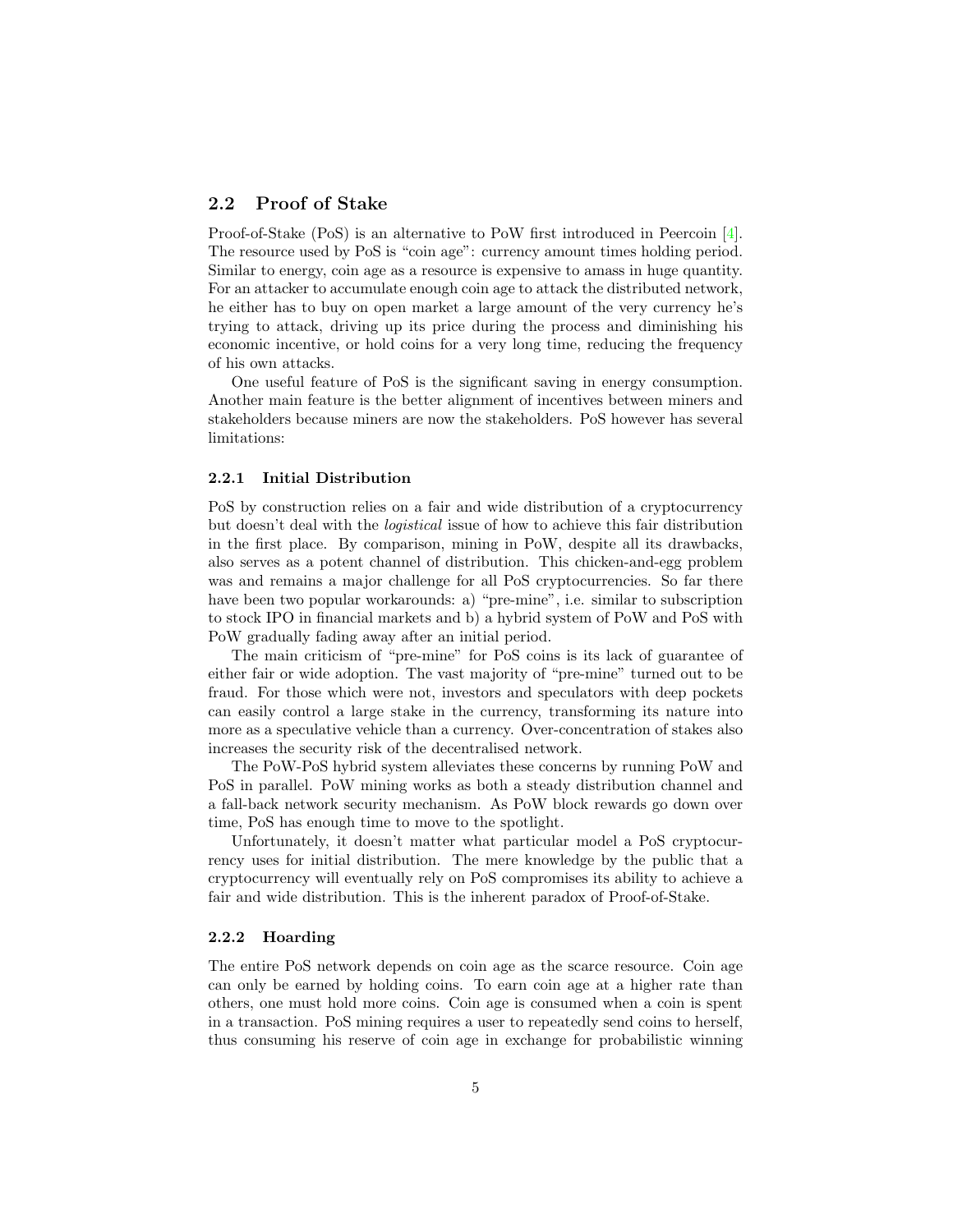a PoS block reward without reducing the size of the holding. Coins spent in transactions facing other users also have their coin age reset to zero but this consumption of coin age is outside the scope of PoS mining, unqualified for block rewards and is considered a "waste" by most PoS stakeholders.

It now becomes clear that PoS has been designed to encourage hoarding and discourage spending. Some PoS coins, such as Peercoin, openly declare their philosophy to "function more as a long-term store of value than medium of exchange." In this sense, PoS coins are created to be collectibles rather than currencies. Scarcity is a necessary but insufficient condition for collectibles to have value. Collectibles must also offer some form of utility such as aesthetics and historic significance. Considering the fact that anyone can access and modify the source code of PoS coins and potentially offer an improved version, in theory there is infinite supply. The scarcity condition doesn't hold. It remains an unsolved puzzle where PoS coins marketed as collectibles derive their value from.

#### 2.2.3 Full Nodes

PoS transforms all stakeholders into miners. All they need to do to collect interest rate is to leave their wallets running and connected to the PoS network and participate in the confirmation of transactions. Wallets which stay online for extended periods of time are called full nodes. Staying online seems to be a rather simple requirement. So it comes as quite a surprise that PoS coins tend to suffer from insufficient number of full nodes. This seeming paradox can be explained by two reasons.

First, coin age equals number of coins times holding period. It doesn't matter whether a wallet is connected to the PoS network during the holding period. An offline wallet accumulates coin age at the same rate as an online one. The only difference is that an always-online wallet receives block rewards in a fashion that's more evenly spread out over time while an occasionally-online wallet receives block rewards in a few concentrated clusters. This difference alone is insufficient to encourage most stakeholders to stay online.

Second, it's commonly perceived by average PoS stakeholders that running wallets and staying connected for long periods of time significantly increases security risk. This was a particularly grave concern when early versions of PoS wallets didn't support wallet passphrase during mining. Since then there has been workaround to reduce the security risk.

By considering the two reasons above, an average PoS stakeholder tend to make the rational decision of connecting to PoS network only sporadically. The lack of sufficient number of full nodes can result in higher risk of security breach on PoS networks.

#### 2.2.4 Mining on Multiple Forks

In PoS mining, each stakeholder spends coin age while looking for the next valid block. If another stakeholder finds a valid block first, the coin age consumed in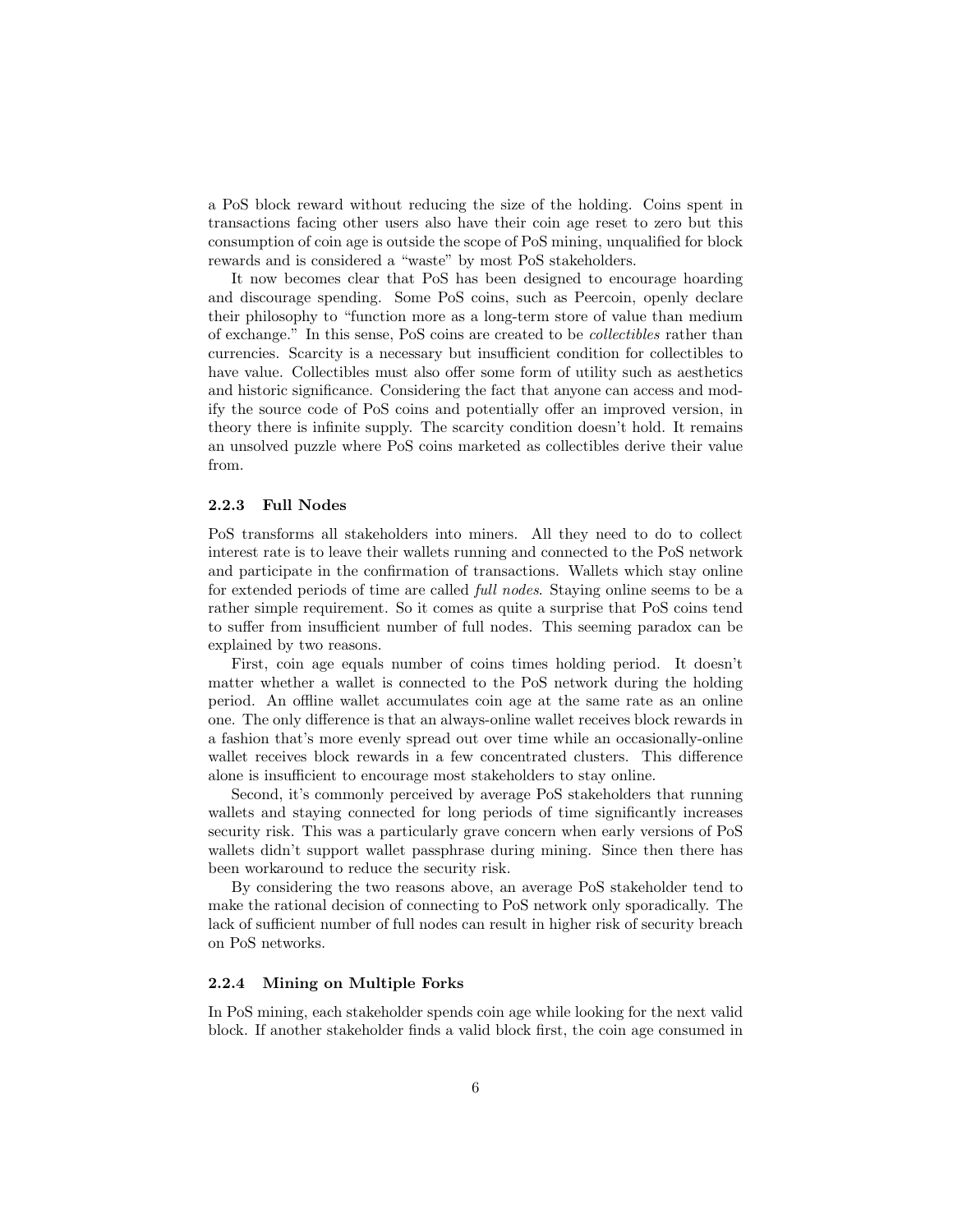the unsuccessful attempt is fully reimbursed.

Forks do happen on all distributed networks of cryptocurrencies. PoW addresses this issue by enforcing at protocol level that the blockchain with the largest sum of difficulty always wins. This allows all the nodes on the network to converge on a consensus rapidly. Miners all have the clear incentive to mine blocks only for the most difficult blockchain. Mining for any other fork is almost guaranteed to be wasteful. The situation is very different when it comes to PoS.

When there are multiple forks on a PoS network, by the nature of the blockchain, a stakeholder has the same stake replicated across all the forks. Technically the stakeholder can simultaneously mine on all these forks by running multiple copies of the wallet. What causes the biggest trouble is the fact that PoS protocol picks a winning blockchain based on length. And length of a blockchain in a decentralised network heavily depends on timing. It can be quite common for different subsets of the network to have different ideas about which blockchain is the longest while the information is still being propagated. The lack of synchronisation of network time further complicates it. It's a much less robust way, compared to PoW, to reach a consensus. PoS can't use the sum of difficulty in blockchains as the criteria for chain selection because difficulty in PoS is adjusted by each stakeholder based on their consumption of coin age and therefore remains local knowledge. There is no network-wide agreed-upon block difficulty.

When stakeholders on PoS networks find it difficult to pick the blockchain winner, they have the incentive to "bet on all horses" by simultaneously mining on all the forks. This significantly aggravates network security. Most PoS coins alleviate, but don't solve, this problem by enforcing "duplicate stake detection" at client wallet level but not at protocol level. They also argue that in practice the financial rewards for multi-fork miners are small enough to deter such attempts.

### 2.3 Proof of Stake Velocity

#### 2.3.1 What is Velocity of Money

The velocity of money is the frequency at which one unit of currency flows through an economy while being used by members of the society within a given time period [\[3\]](#page-12-9). All else being equal, a higher velocity of money indicates a more flourishing economy, richer members and a healthier financial system. The formula to measure velocity of money in a given time frame is the follow:

$$
V_T = \frac{nT}{M}
$$

where  $V_T$  is the velocity of money;  $nT$  is the aggregate notional of transactions and M is total amount of money in circulation. In an economy, we can also replace  $nT$  with  $nQ$  which is the nominal national or domestic product. In other words, given a fixed amount of money in circulation, velocity of money must be increased in order to increase the size of the economy.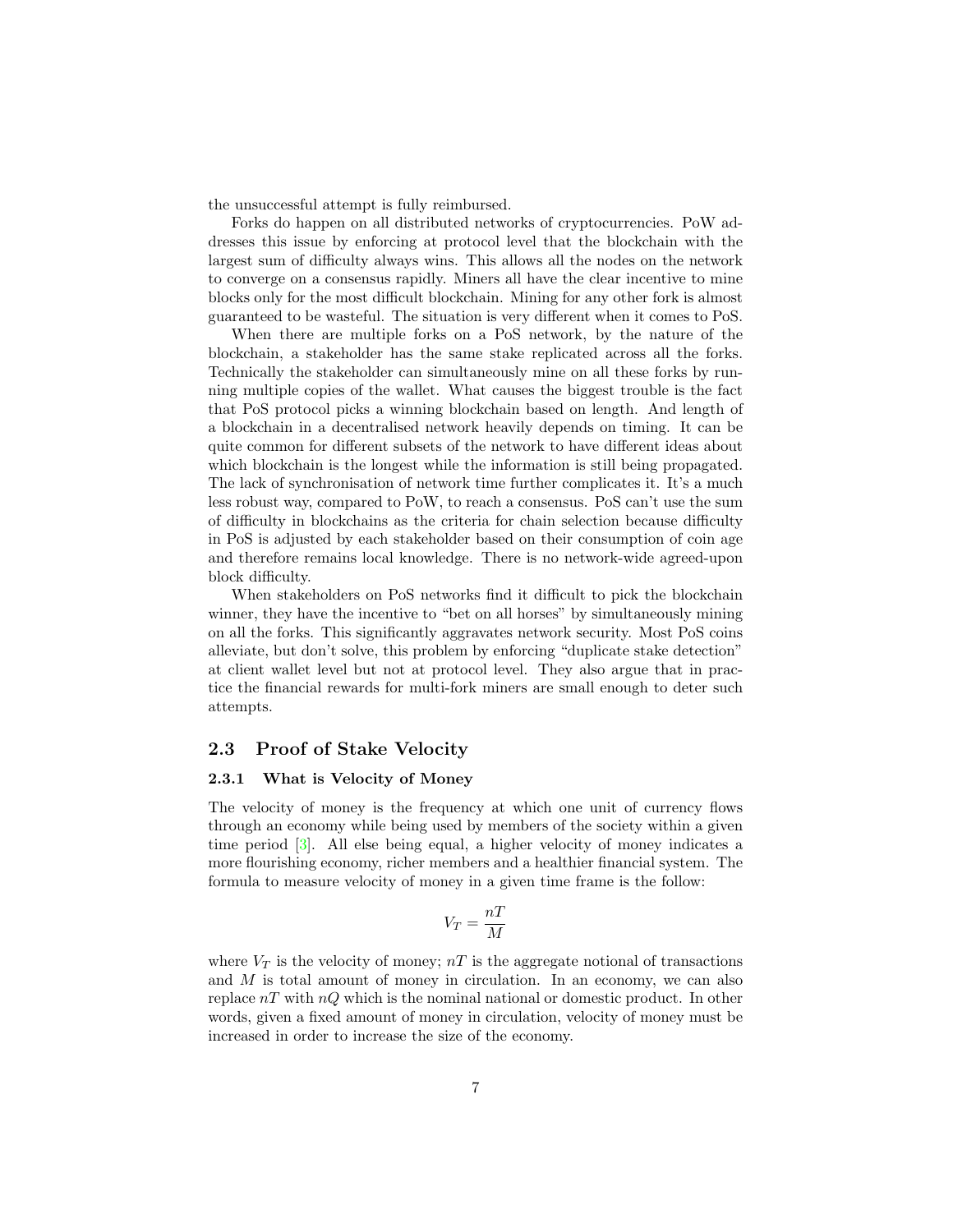#### 2.3.2 Higher Velocity for A Better Economy

The vast majority of the drawbacks of PoW and PoS aren't due to flaws in technical designs but the disconnect from the economic and social aspects of being a real currency. It's fair to say that most cryptocurrencies are created as technological products but "mis-sold" as currencies. PoSV builds upon the strength of PoS and introduces new features to address its flaws. PoSV is designed to encourage both ownership (Stake) and activity (Velocity), the two main criteria of being a social currency. It must be emphasised that PoSV is designed specifically for the digital social currency Reddcoin and is never intended to serve as a drop-in replacement for other cryptocurrencies that don't share the same economic and social goals. PoSV should be evaluated as a piece in the Reddcoin ecosystem and not stand-alone.

Given a fixed amount of coin, coin age is calculated as a function of time. Let's denote this function the *coin-aging function*. The form of the coin-aging function is of ultimate importance. It not only decides the growth rate of coin age as a resource over time via its first derivative, but also decides the *utility* function of stakeholders. The main limitations of PoS, too much incentive for hoarding and too little incentive for staying online, result from the fact that the form of its coin-aging function is linear. The linear form leads to a constant coin age growth rate and a utility function that disobeys the law of diminishing returns.

Changing the form of coin-aging function has profound impact. For example, let's assume coin-aging function in PoSV is an exponential decay function. The coin age growth rate gradually decreases with time. The exponential decay constant is chosen to achieve a particular half-life such as 1 month. Each coin accumulates one coin day per calendar day during the first month, half a coin day per calendar day during the second month, a fourth of a coin day per calendar day during the third month etc. As the holding period of a coin approaches infinity, the total accumulated coin age asymptotically approaches 2 coin months.

This exponential decay function dramatically changes stakeholders' incentives. New coin accumulates coin age at much higher rate than stale ones. With a fine-tuned half-life, PoSV encourages stakeholders to be *active* in moving their holding, either by mining or transacting with counterparties, both of which increase money velocity and improve the health of the Reddcoin economy. Stakeholders are also encouraged to stay online and contribute to verifying transactions on the PoSV network. The asymptotic limit of coin age due to exponential decay function provides extra security for the network. The maximum amount of coin age a stakeholder can earn now equals coin amount times twice the half-life. This significantly increases the difficulty for 51% attacks.

The coin-aging function can take on other forms. Linear and exponential decay functions are both monotonic. What about trigonometric functions which are non-monotonic and periodic? Non-monotonicity produces positive and negative growth rate of coin age at different points in time which along with periodicity translate into rewarding and penalising holding with a seasonal pattern.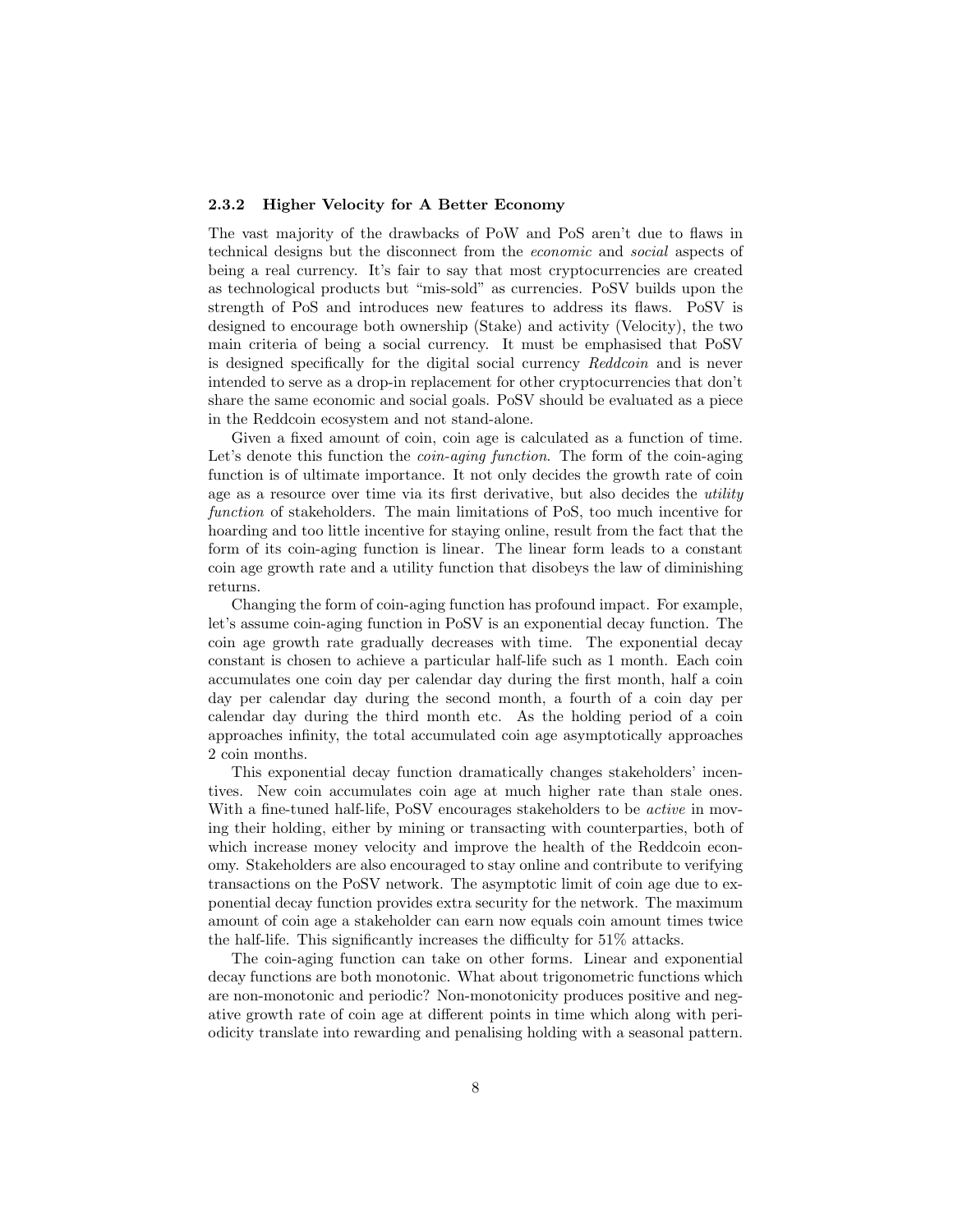This can be used to fine-tune the seasonality in money velocity. The bottom line is that PoSV is designed to accommodate different forms of coin-aging functions in order to implement the necessary monetary policies in the Reddcoin economy.

To alleviate the problem of mining on multiple forks, PoSV helps the nodes to reach a quicker consensus by giving preference to the head block with the largest sum of coin day spent among all the transactions.

# 3 Economics

There has been extensive economics debate about Bitcoin. Most economists remain unconvinced of Bitcoin's status as a real currency. Reddcoin and PoSV are designed to address some of those concerns and offer new angles to reexamine the questions.

### 3.1 Medium of Exchange

There is largely consensus on Bitcoin's function as a medium of exchange. In fact, almost all the merits of Bitcoin talked about today boil down to how it acts as a better medium of exchange, e.g. global reach, lower fees, much quicker transaction and easy to use. However, the fact that the Bitcoin network must be secured by "mining" which expends real resources (energy) is considered by many economists to be a drastic retrogression  $[6]$  - a retrogression that Adam Smith scorned at in his immortal work The Wealth of Nations written in 1776. By comparison, PoSV and PoS mining require little energy consumption and can be done by any average user on any computer and even mobile device.

# 3.2 Unit of Account

Many economists point out that Bitcoin cannot be used as the base currency for accounting or tax-reporting and therefore fails as a unit of account. Interestingly, the german finance ministry has officially classified Bitcoin as a unit of account. More and more merchants start to accept Bitcoin for payment. Especially in the world of cryptocurrencies, Bitcoin has assumed the special status of a reserve currency and is the choice of denomination for more and more goods and services. Reddcoin and PoSV bring a whole new question: what is the "unit of account" for human social interactions, if any?

Currently social interactions are quantified in different ways on different social networks. On Facebook, it may be measured in the number of Like and Share; on Twitter, the number of retweets; on Amazon, the number and quality of product reviews; on blogs and forums, the number of posts and replies. The total lack of a universal yardstick makes it impossible to measure and compare social interactions in heterogenous context. In other words, there is no unit of account for human social interactions right now. Social influence remains a significant yet opaque asset.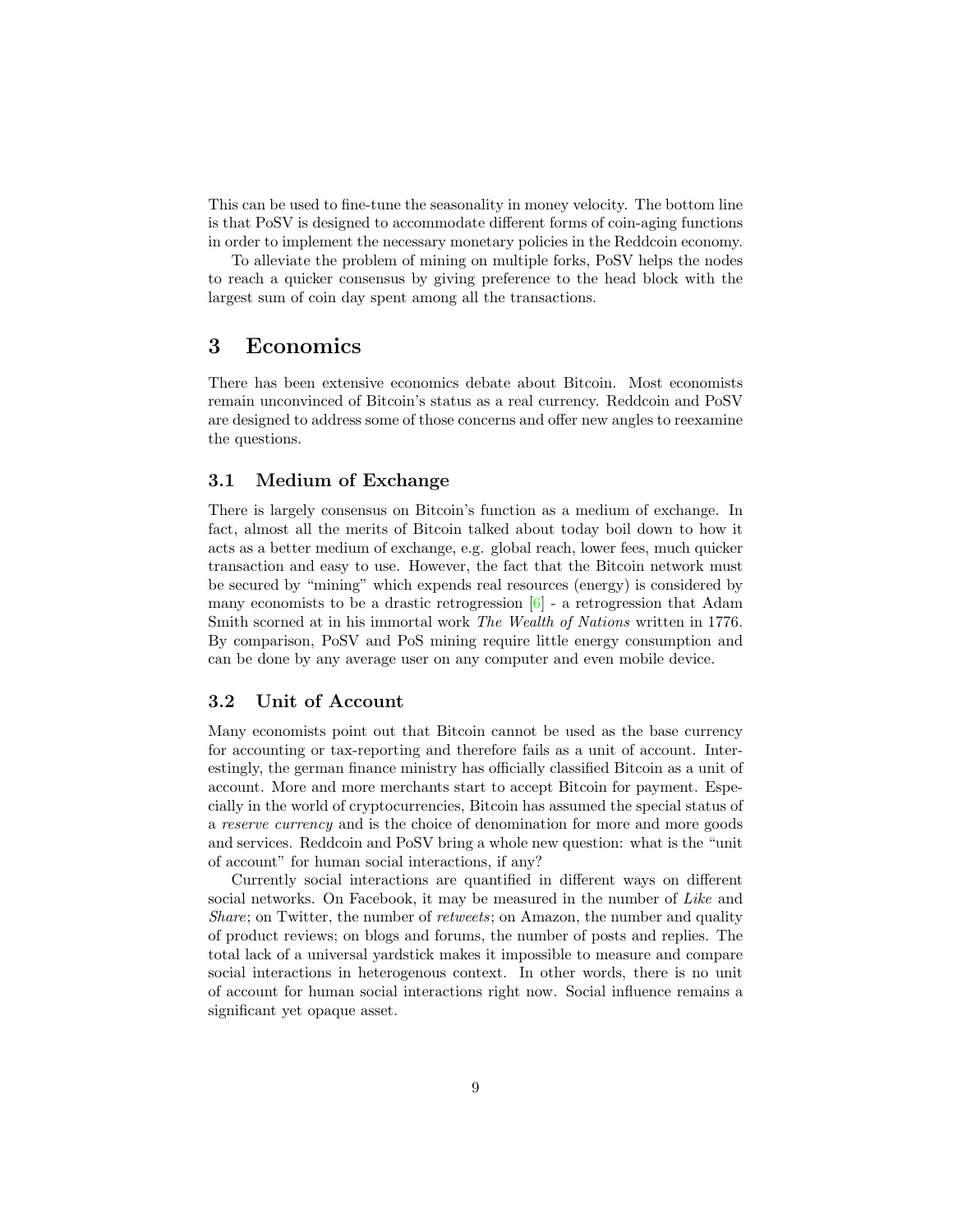Reddcoin is created to fill this gap by becoming the first digital currency integrated with all major social networks and serving as the "unit of account" for social interactions in the digital age. Inside the distributed ledger of Reddcoin, transactions can be interpreted not only in pure financial terms but also as proxies for human behaviours. Researchers in social sciences have long been looking for a way to track, organise and study human social behaviours on large scales. Reddcoin offers a unique global platform for these areas of research and open up new possibilities for value-add services.

# 3.3 Store of Value

Economists are largely skeptical of Bitcoin's function as a store of value. They compare Bitcoin with gold and US dollars and point out its lack of a fundamental floor of the value [\[2\]](#page-12-10):

Underpinning the value of gold is that if all else fails you can use it to make pretty things. Underpinning the value of the dollar is a combination of (a) the fact that you can use them to pay your taxes to the U.S. government, and (b) that the Federal Reserve is a potential dollar sink and has promised to buy them back and extinguish them if their real value starts to sink at (much) more than 2% per year. Placing a floor on the value of Bitcoins is what, exactly?

PoSV, PoW or PoS by itself doesn't provide a fundamental floor for the value of a cryptocurrency. However, Reddcoin, the digital social currency that PoSV is specifically designed for, does enjoy a floor of its value due to its aim to function as the global reserve currency of human social influence. Humans are by nature social animals. Social activities are embedded into the very fabric of societies. As Aristotle famously pointed out in *Politics*:

Society is something that precedes the individual. Anyone who either cannot lead the common life or is so self-sufficient as not to need to, and therefore does not partake of society, is either a beast or a god.

Based on Aristotle's insight, underpinning the value of Reddcoin is simply its utility of helping humans be human.

### 3.4 Deflation vs Inflation

Any discussion of monetary system is incomplete without discussing inflation. Bitcoin and many of its variants were created with a deflation model in which the total quantity of the cryptocurrency is capped. In effect, Bitcoin has created a modern digital version of the gold standard world in which the money supply is fixed rather than subject to increase via printing press.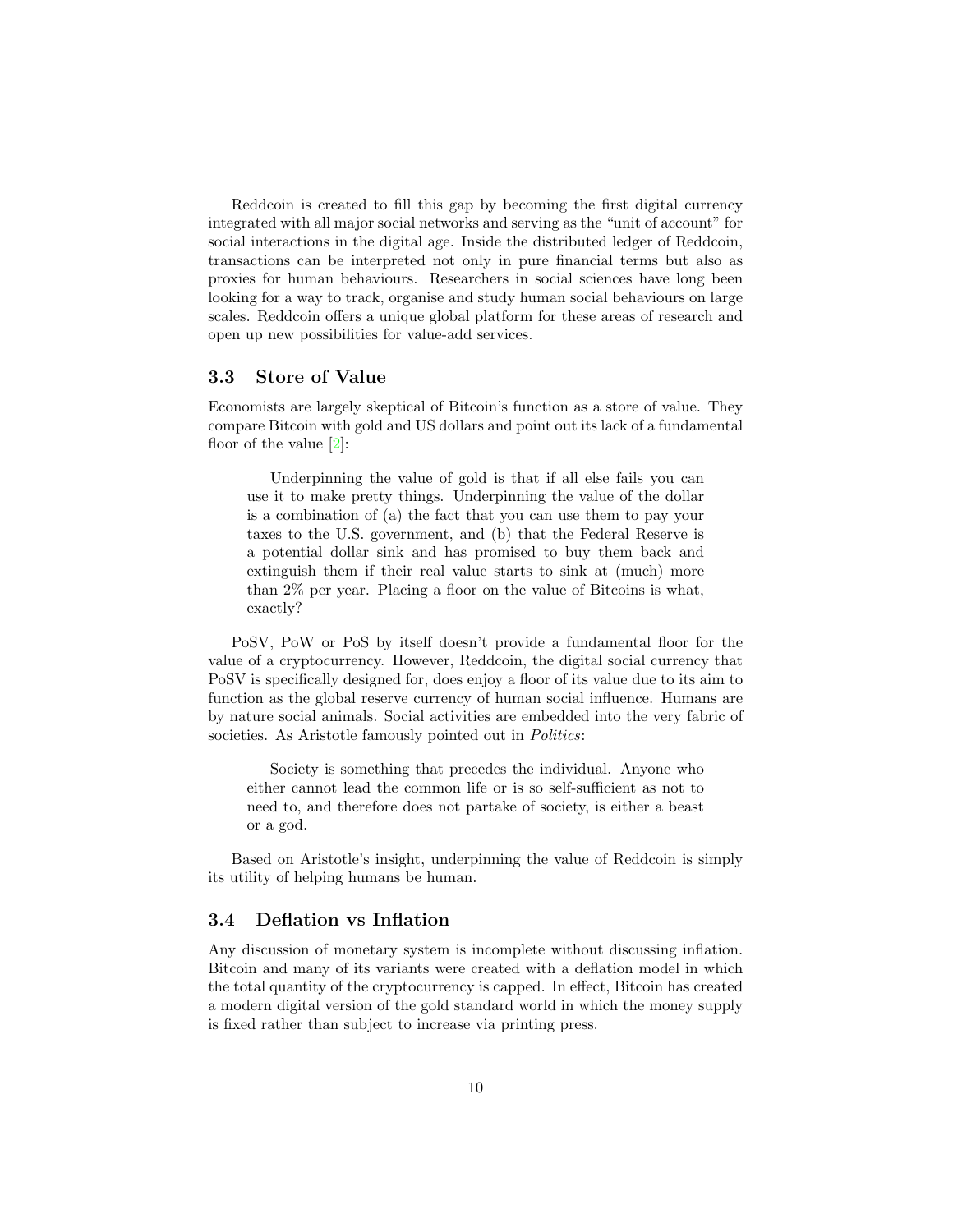Bitcoin advocates believe deflation is a virtue by preserving the value of Bitcoin versus inflationary fiat currencies and thus making it a better store of value. Bitcoin price has indeed soared in the last few years, further validating the merit of deflation in its supporters' mind.

However, deflation and a soaring price both provide strong incentives for people to hoard Bitcoin rather than spending it. Indeed, according to  $[8]$ , as much as 64% of Bitcoin was never spent in 2013. To make matters worse, prices of goods and services when measured in Bitcoin have plunged; the Bitcoin economy has in effect suffered a major depression [\[5\]](#page-12-12).

PoS and PoSV both employ an inflation model with fixed nominal interest rate. For example Peercoin adopts a nominal interest rate of 1% per annum compared to PoSV's 5%. Central banks in developed countries, e.g. Bank of England, European Central Bank and Federal Reserve, have a long-term inflation target of around 2%. PoSV chooses 5% because Reddcoin, as the digital social currency, should encourage more spending, i.e. social interactions, than other cryptocurrencies which do not share this goal. Also given the global nature of social networks which involve users in both developed and emerging markets, 5% seems to strike the balance. The monetary system of Reddcoin is not created to make people who hold money rich, but to facilitate transactions and make the Reddcoin economy as a whole rich.

# 4 Digital Social Currency

### 4.1 Social vs Commercial

A commercial currency is the most common form of currency. Its main function is to facilitate transactions in exchange for goods and services. Bitcoin and its variants have been pushed as the latest innovation of commercial currencies and compete head-to-head with fiat currencies, such as USD and EUR, for shares of commercial transactions in the global economy.

A social currency is of an entirely different nature. According to Wikipedia:

Social currency is a common term that can be understood as the entirety of actual and potential resources which arise from the presence in social networks and communities, may they be digital or offline. It derives from Pierre Bourdieu's social capital theory and is about increasing one's sense of community, granting access to information and knowledge, helping to form one's identity, and providing status and recognition.

Very recently, a small but growing number of companies have come to embrace the concept of "social currency", allowing customers to pay via Facebook posts, Twitter tweets and other social media content. However the lack of a yardstick to measure the "fair value" of social media content and influence is the main obstacle. To our knowledge, Reddcoin is the only digital social currency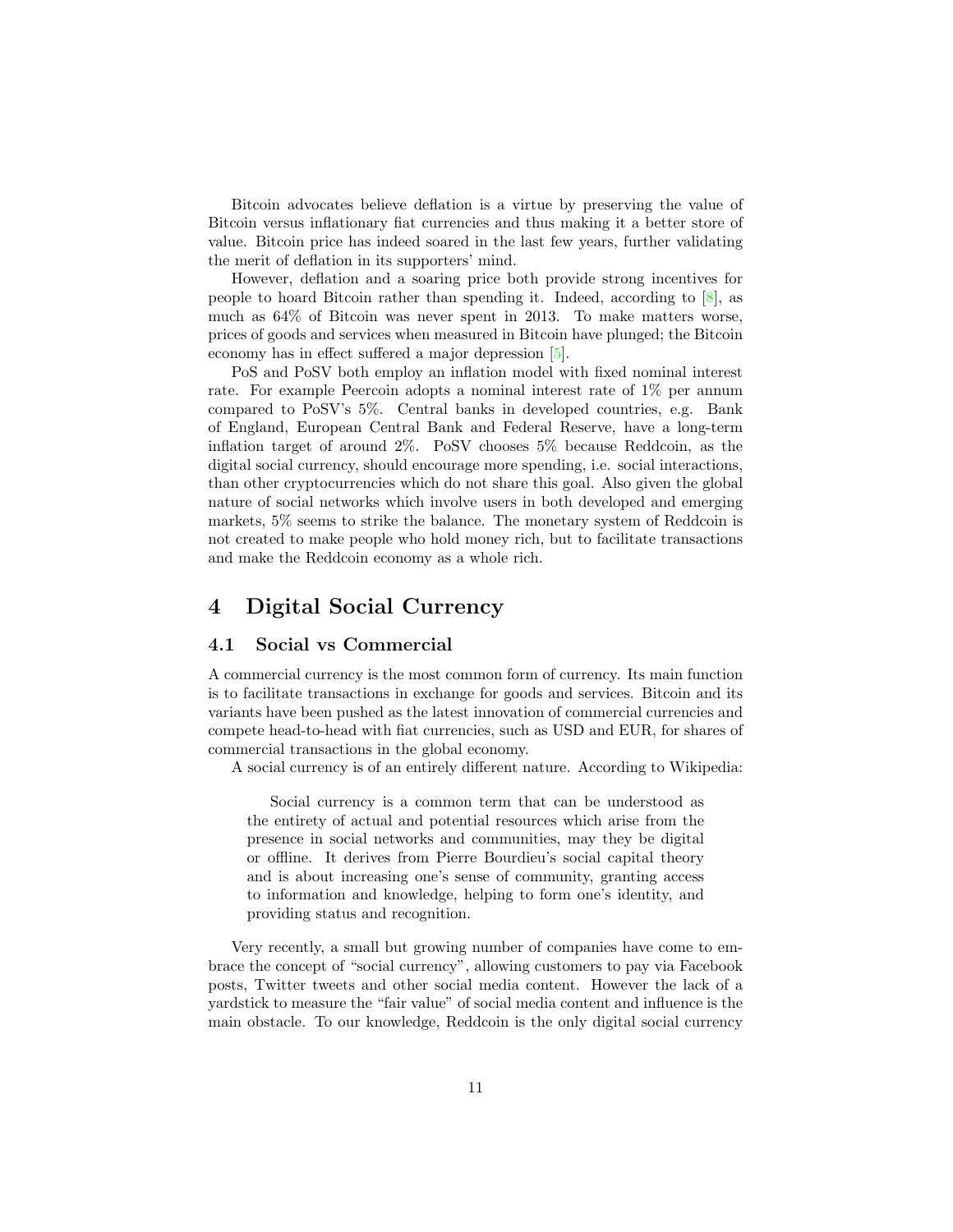that was created, designed and continuously evolves to become the "reserve currency" of people's social interactions. Reddcoin has two main objectives: 1) to concretise and quantify one's intangible asset of social influence, and 2) to facilitate social interactions within and between social networks, both online and offline. Reddcoin doesn't compete with commercial currencies, fiat or digital, but rather complement them. Merchant support is encouraged, especially when the commercial activities form parts of a collective social experience. But the social aspect will always remain the utmost focus of Reddcoin.

The three most important assets in the ecosystem of Reddcoin are brand, community and infrastructure. Reddcoin developers always go to great length to create a brand that's professional, friendly and consistent. Great care is taken to foster a community that share a clear long-term mission and the same set of values of being friendly, helpful, generous, caring and rational. All system infrastructure is built with special emphasis on providing a uniform, simple and secure user experience.

# 4.2 Transition from PoW to PoSV

Reddcoin was launched in January 2014 and is still using PoW. Since the very beginning, Reddcoin has been distributed to a large and diverse user base through multiple channels that include one of the very few successful and honest Initial Public Coin Offering (IPCO), mining, trading on multiple exchanges, community promotion events, generous giveaways and user tipping on multiple social networks such as Reddit, Twitter and Twitch TV. Reddcoin stakeholders now include people from almost 100 countries, with diverse background, age and interests.

At the time of writing, according to information at http://bitinfocharts.com, Reddcoin has a fairer wealth distribution per wallet address than all the top cryptocurrencies such as Bitcoin, Litecoin, Dogecoin and Peercoin. Reddcoin also has 2 - 3 times more coin age spent today than all the other PoW cryptocurrencies. Reddcoin, without PoSV, is already the currency with the fairest stake ownership and the highest monetary velocity. In coming months, Reddcoin will gradually transition from PoW to PoSV with new features added at incremental pace.

#### 4.3 Hard to Clone

There is no shortcut to cloning Reddcoin. In particular, the clone cannot adopt PoSV from inception because, as discussed in section 2, the mere knowledge of the eventual adoption of PoSV or PoS will lead to people hoarding from the very beginning. To achieve a fair and wide distribution, an element of surprise at protocol level plus dedicated efforts at community level are both indispensable. Reddcoin's existing brand, community, infrastructure and the publication of this paper make it very difficult to duplicate what has already been achieved.